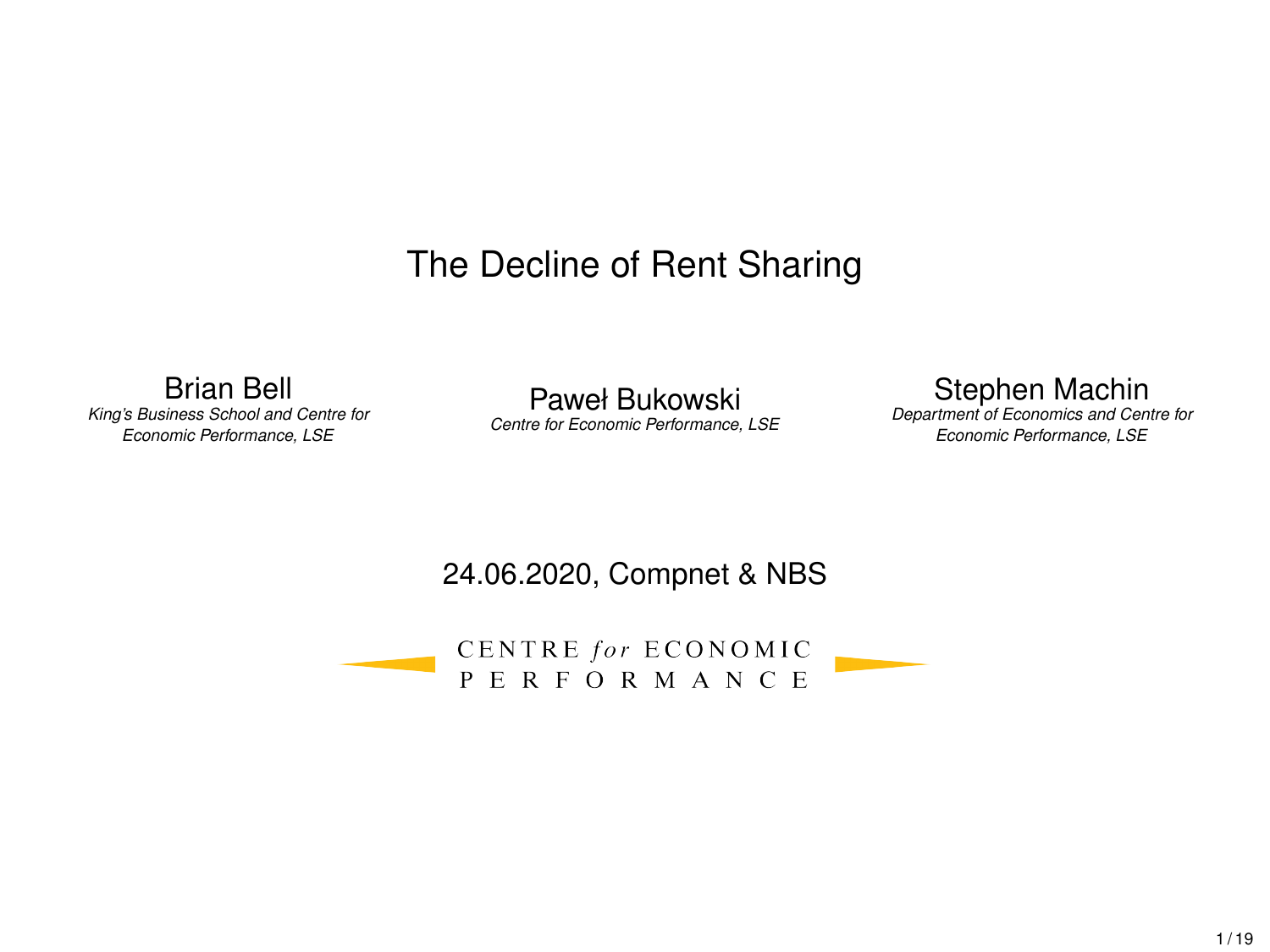<span id="page-1-0"></span>Falling labour share, rising income inequality and stagnating real wages have been (re)connected with two labour market trends:

- 1. The rising powers of firms:
	- Monopsonistic competition Manning 2003; 2011; Furman and Krueger 2016, Glover and Short 2018, Benmelech et al. 2019; Azar et al. 2020; Philippon 2020
	- Product market power Kalecki 1938; Barkai 2017; Farhi and Gourio 2018; Gutiérrez and Philippon 2019; Eggertsson et al. 2019; Autor et al. 2020; De Loecker et al. 2020
- 2. The falling power of workers:
	- Declining bargaining power Kristal 2010; Elsby et al. 2013; Abdih and Danninger 2017; Stansbury and Summers 2020
	- Erosion of unions Rosenfeld 2014; Jaumotte and Osorio 2015; Machin 2016; Farber et al 2018; Bryson 2018; Hirsch and Macpherson 2019

The balance of power between firms and workers is an outcome of the two opposing forces. Knowing the source of changes is important for policy-makers.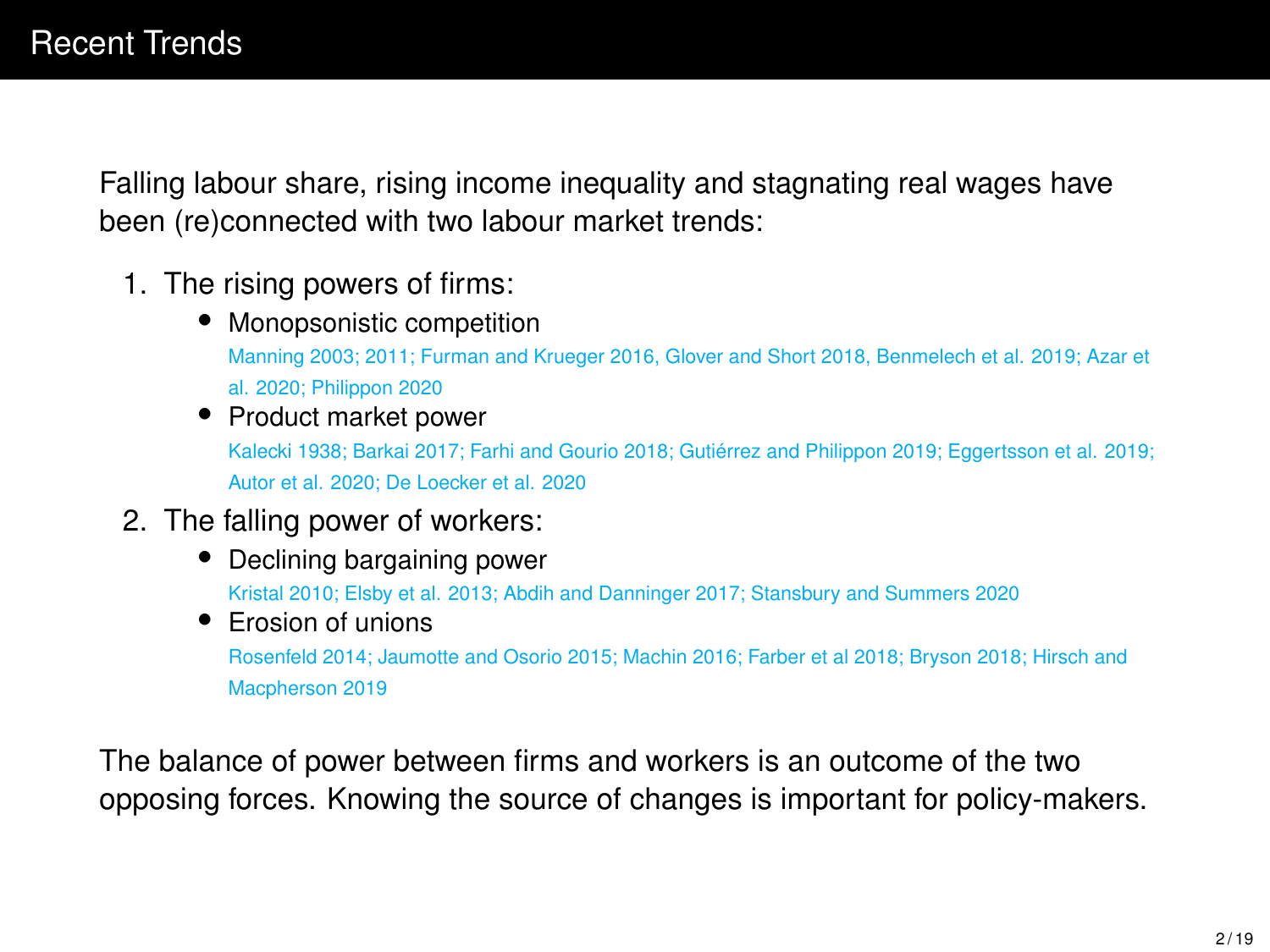*Rent sharing* - a firm-level relationship between wages and a measure of economic rents

- $\triangleright$  Perfect competition  $\rightarrow$  wages given  $\rightarrow$  no rent sharing
- $\blacktriangleright$  What is reflected by a positive rent sharing?
	- 1. Bargaining power of workers Nickel and Wadhwani 1991; Blanchflower et al. 1996; Van Reenen 1997; Garin and Silverio 2018
	- 2. Monopsonistic labour market Manning 2011; Card et al. 2018; Kline et al. 2019; Lamadon et al. 2019
- $\blacktriangleright$  Rent sharing reflects a situation when one side has more power on the labour market.
- $\triangleright$  Changes in rent sharing reflect changes in the balance of power between workers and firms.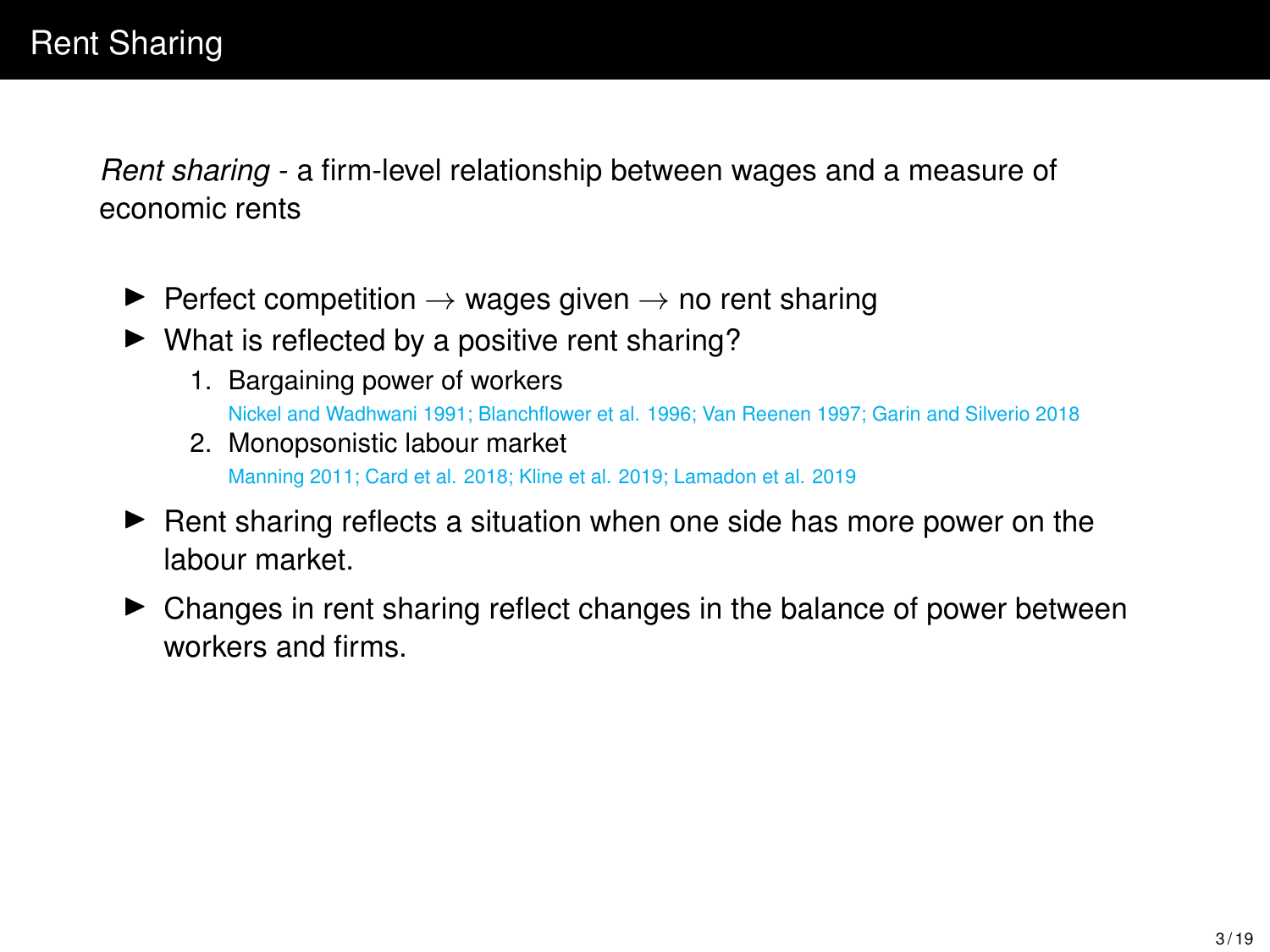*Rent sharing* - a firm-level relationship between wages and a measure of economic rents

- $\triangleright$  Perfect competition  $\rightarrow$  wages given  $\rightarrow$  no rent sharing
- $\blacktriangleright$  What is reflected by a positive rent sharing?
	- 1. Bargaining power of workers Nickel and Wadhwani 1991; Blanchflower et al. 1996; Van Reenen 1997; Garin and Silverio 2018
	- 2. Monopsonistic labour market Manning 2011; Card et al. 2018; Kline et al. 2019; Lamadon et al. 2019
- $\blacktriangleright$  Rent sharing reflects a situation when one side has more power on the labour market.
- $\triangleright$  Changes in rent sharing reflect changes in the balance of power between workers and firms.
- $\blacktriangleright$  Research questions:
	- What are trends in rent sharing?
	- What do we learn about changes in the balance of power between workers and firms?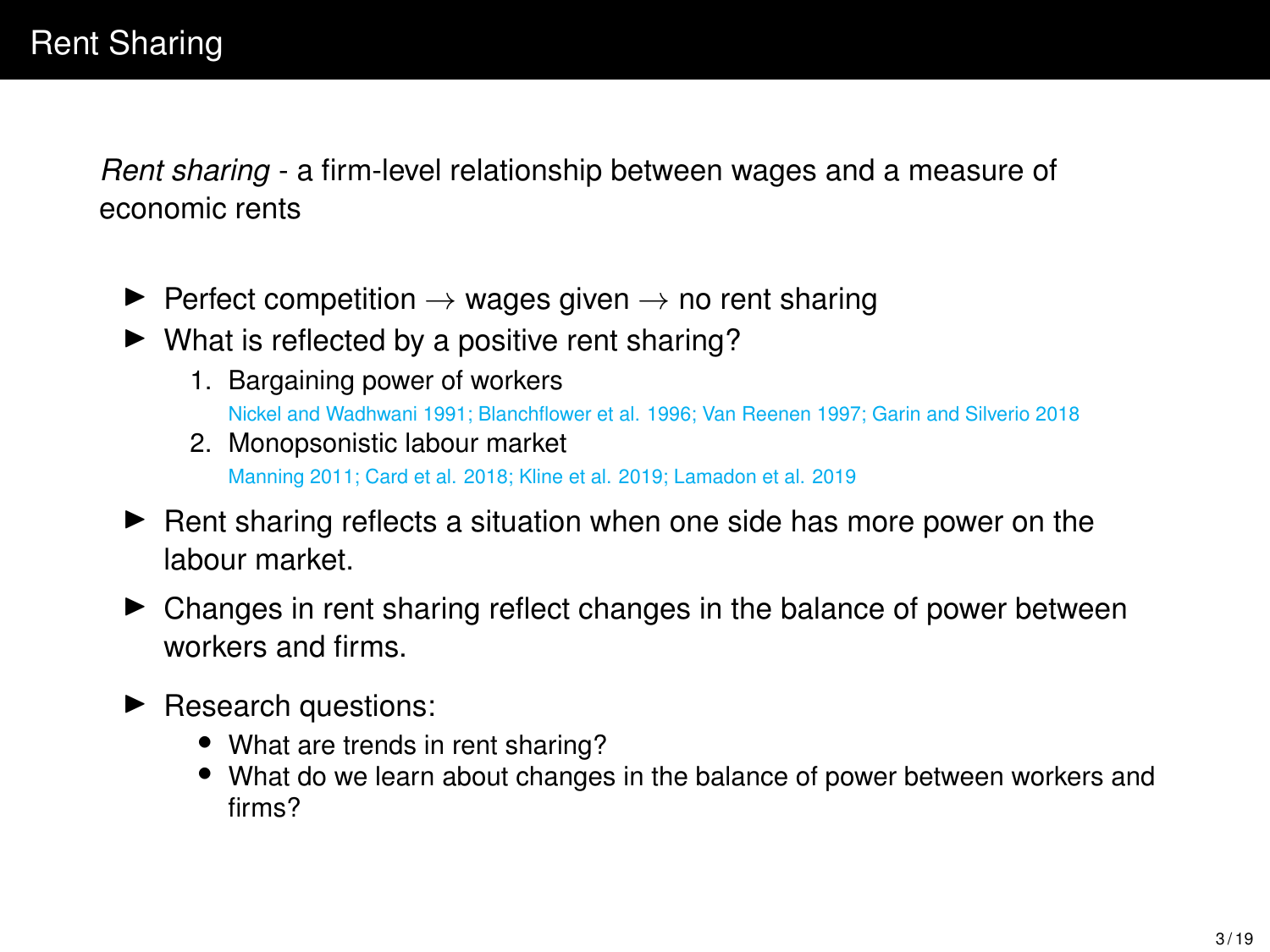- $\blacktriangleright$  The long-run evolution of rent sharing among UK-domiciled companies.
	- We construct a comprehensive and consistent panel of firms since 1983, spanning the entire economy.
	- Complemented with the analysis of the UK manufacturing firms, and the EU and US industries.
	- In an accompanying work we look at the nature of rent sharing.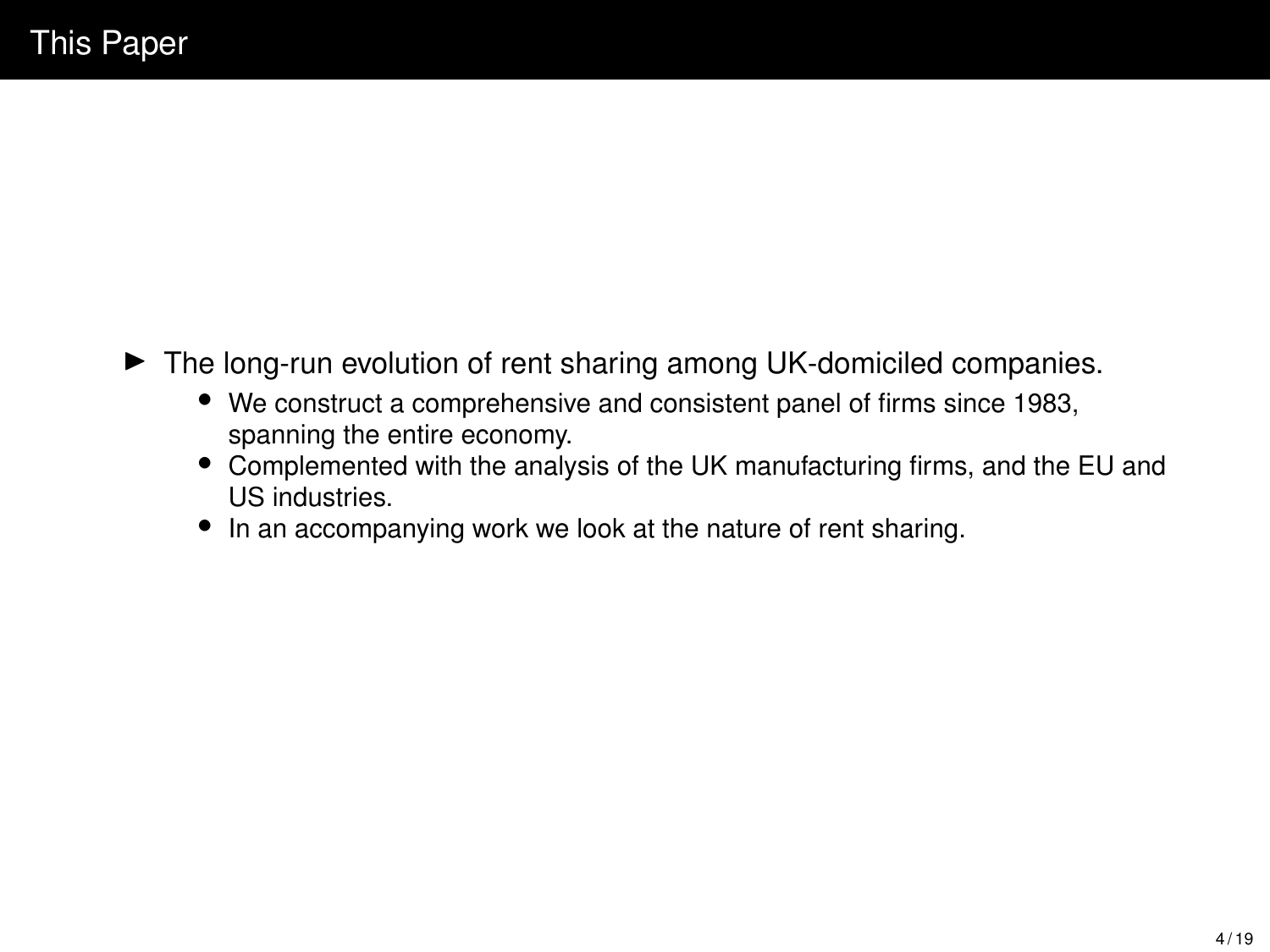- $\blacktriangleright$  We show evidence for a positive rent sharing (elasticity .012%).
- $\blacktriangleright$  Decline in rent sharing, the elasticity after 2000 is four-time smaller than before.
- $\blacktriangleright$  Similar findings for other datasets and countries.
- $\triangleright$  Bukowski, Machin & Soskice (2020) the fall in rent sharing reflects a fall in the bargaining power of workers.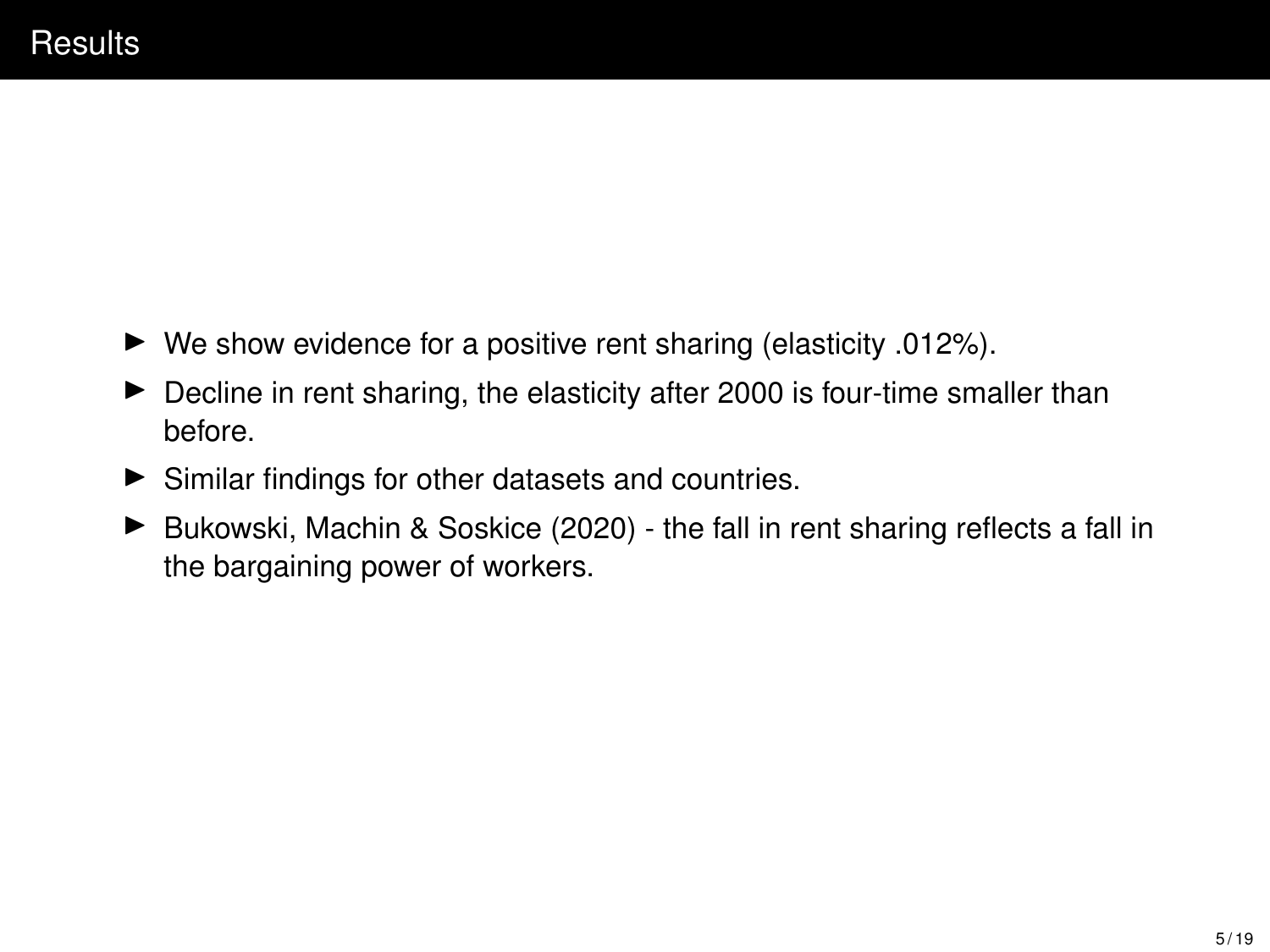<span id="page-6-0"></span>[Theory and Literature](#page-6-0)

[Data](#page-8-0)

[UK Firm-Level Results](#page-10-0)

[Rent Sharing in Europe: Bukowski, Machin, Soskice](#page-15-0)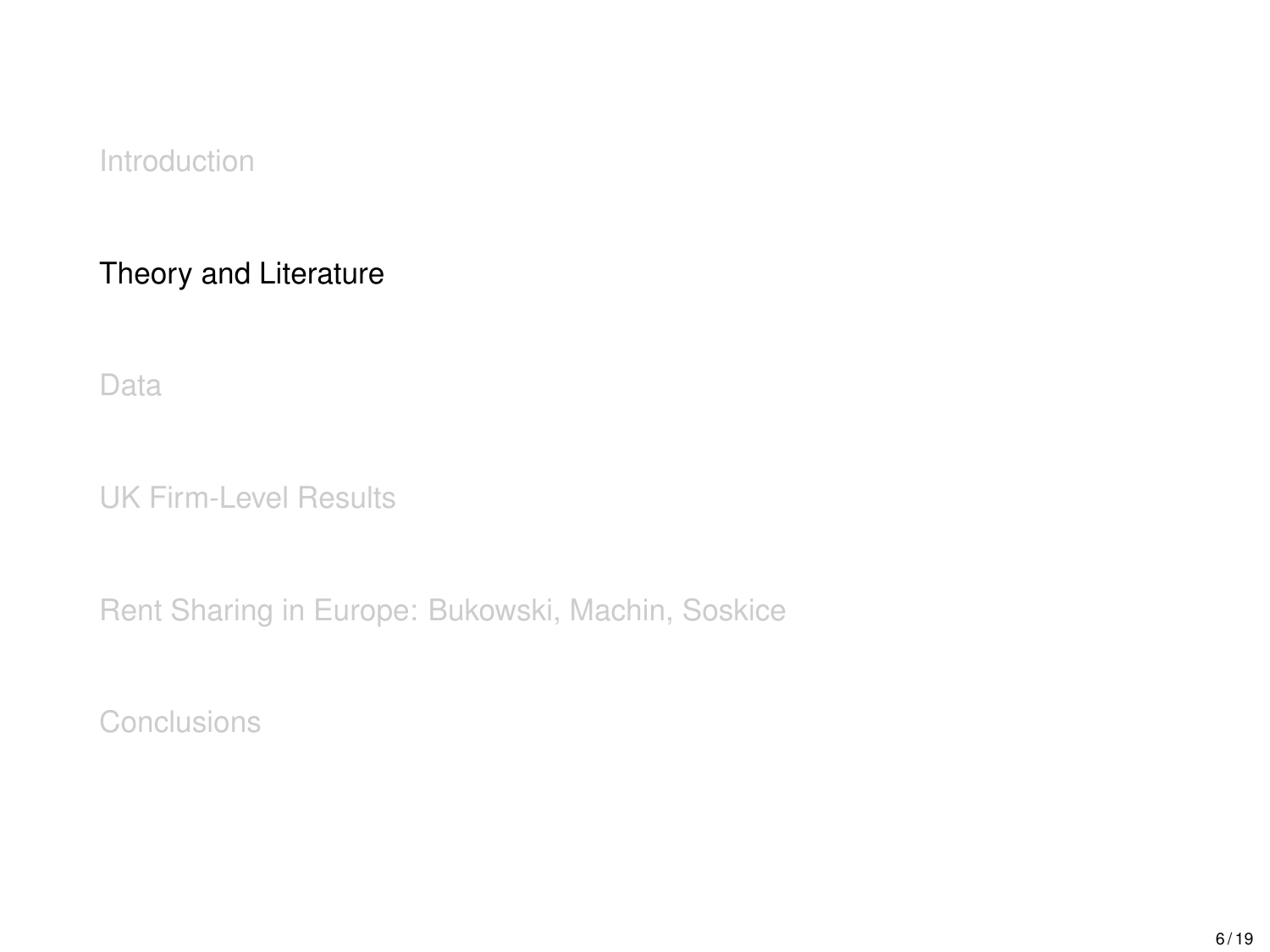- $\blacktriangleright$  Studies have found RS elasticity within the range of .01-.11%
- $\blacktriangleright$  The validity of instrumental variables estimates in this literature remains a contentious issue
	- Most studies tend to instrument firm-level rents with industry-level rents or shocks (e.g. Card et al., 2014; Estavao and Tevlin, 2003), but the exclusion restriction is not likely to be satisfied (Manning, 2011)
	- Some studies use patents (Van Reenen, 1996; Kline et al., 2017) or firm-level shocks to exporting companies (Garin and Silverio 2018)
- ► We use GMM and two-period (and before) lags as instruments (Arellano and Bond, 1991). Also report estimates using a leave-out industry measure.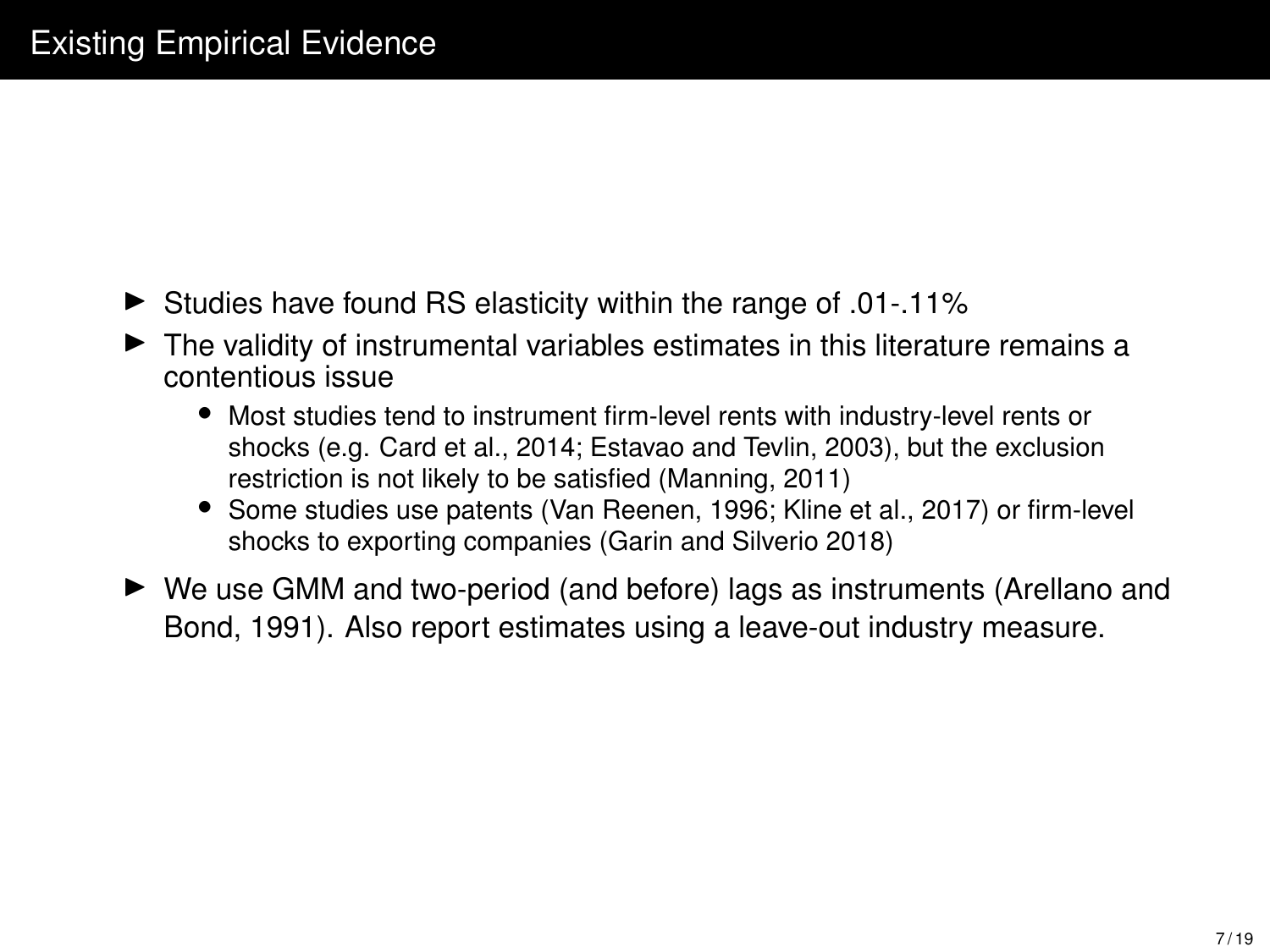<span id="page-8-0"></span>[Theory and Literature](#page-6-0)

#### [Data](#page-8-0)

[UK Firm-Level Results](#page-10-0)

[Rent Sharing in Europe: Bukowski, Machin, Soskice](#page-15-0)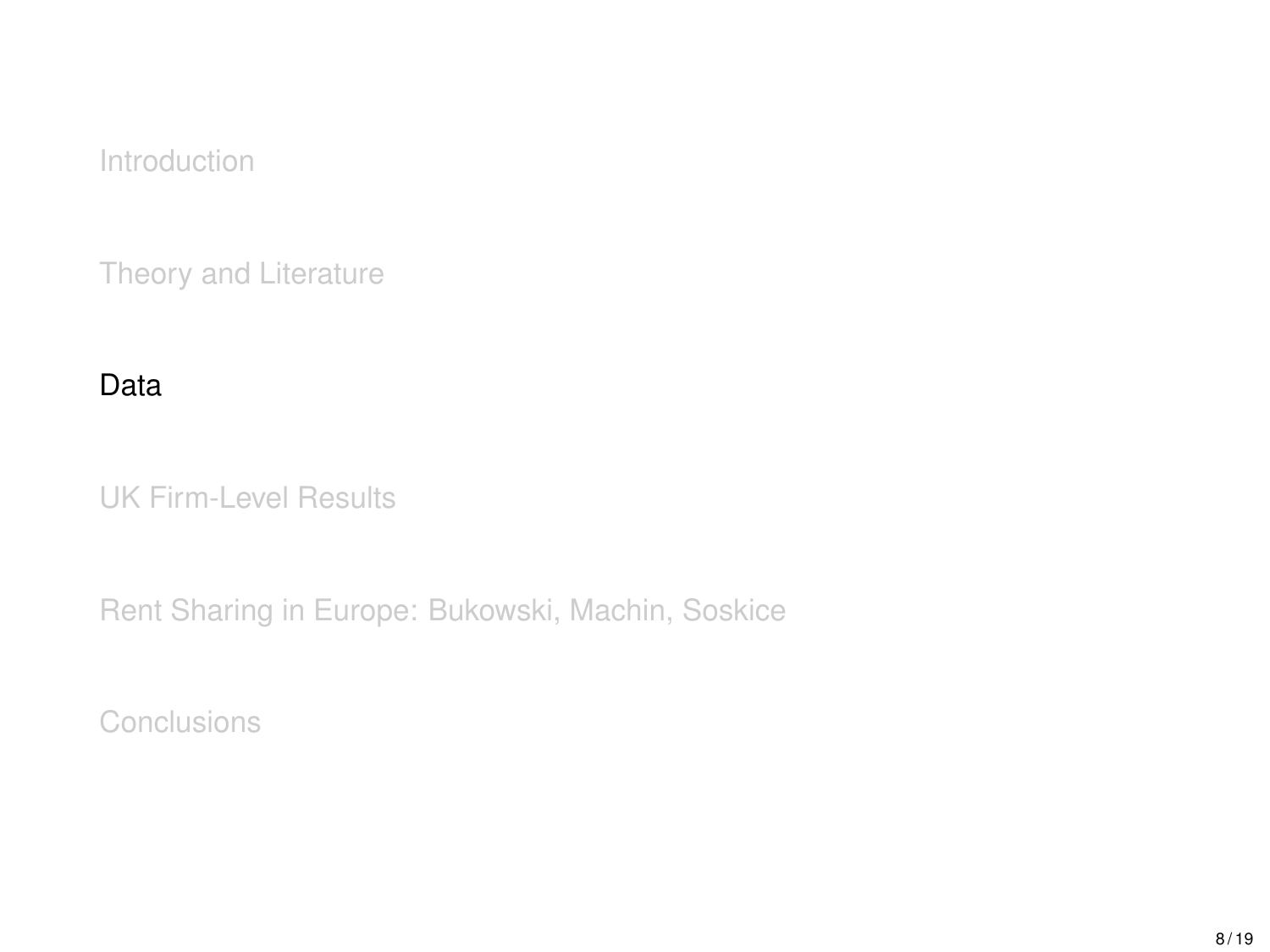- $\triangleright$  Our universe are the largest 300 (by market cap) firms on the London Stock Exchange between **1983-2016**, domiciled and registered in the UK.
	- Except investment, unit and real estate trusts.
	- Except firms, which were in the top 300 for  $\epsilon$ =2 years.
	- Consider all available years, even when outside the top 300.
- ▶ 832 companies, 11478 observations. 95% of the market cap, >7mln employees.
- $\blacktriangleright$  Data:  $(more)$  $(more)$  $(more)$ 
	- Manually collected from annual reports (Mergent Archives, Company House).
	- Worldscope, Compustat, Orbis, Fame, Cambridge DTI, Exstat.
- ► We capture *global* operation.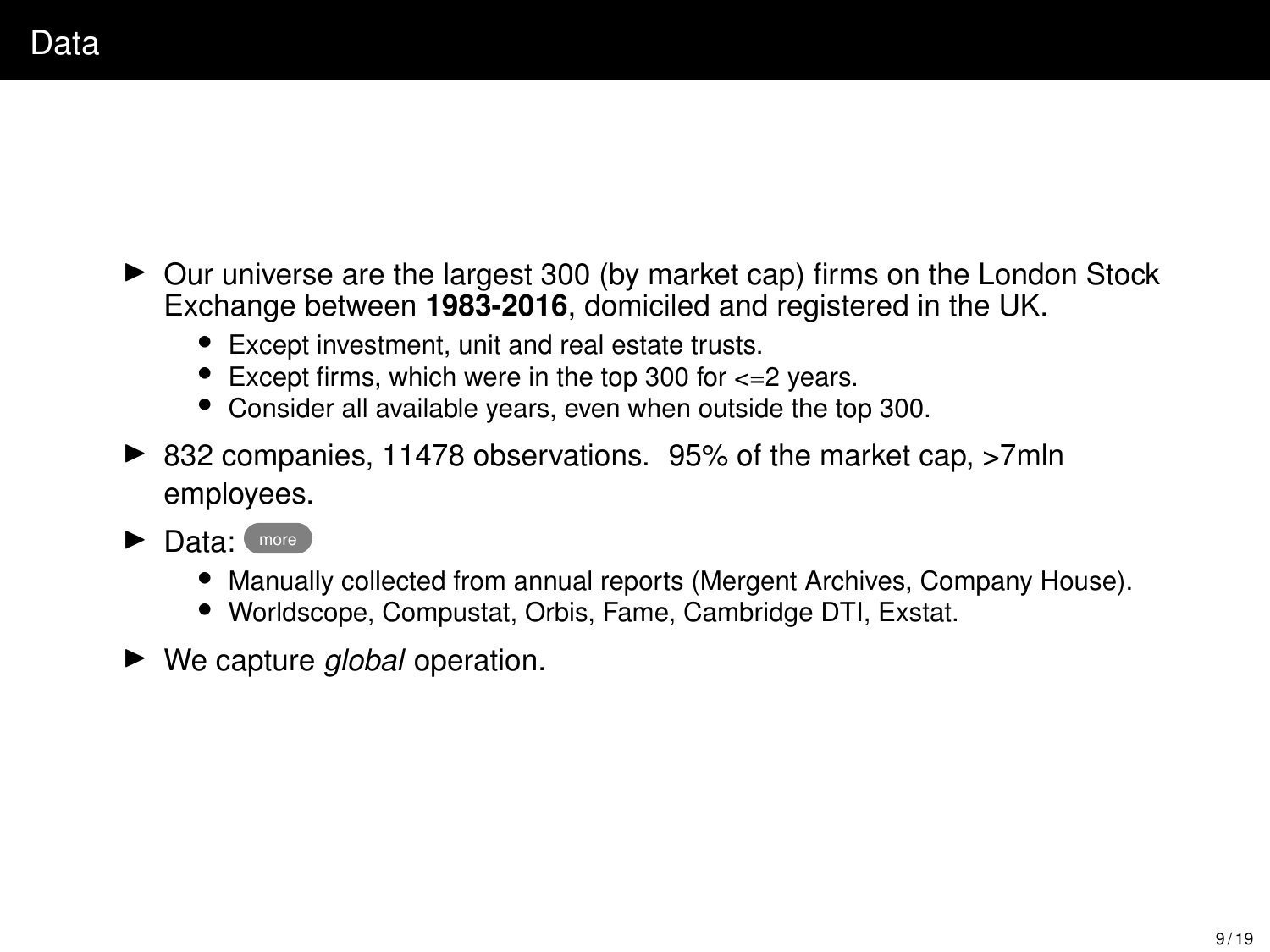<span id="page-10-0"></span>[Theory and Literature](#page-6-0)

[Data](#page-8-0)

## [UK Firm-Level Results](#page-10-0)

[Rent Sharing in Europe: Bukowski, Machin, Soskice](#page-15-0)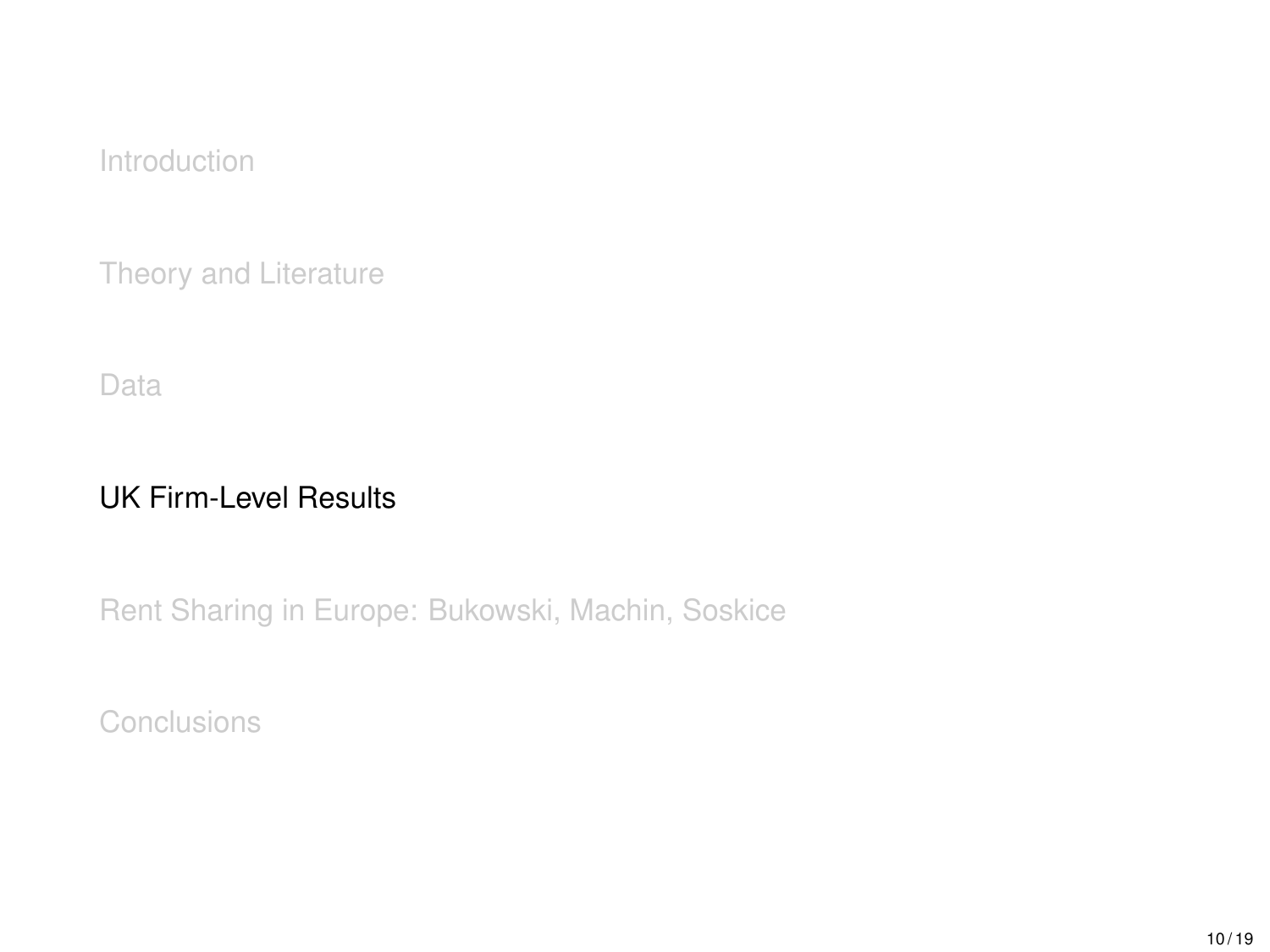## The UK-domiciled Companies - Empirical Specification

$$
w_{ijt} = \alpha w_{ij-1} + \sum_{l=0}^{L} \beta_l \pi_{ijt-l} + \sum_{l=0}^{L} \gamma_l U_{t-l} + \sum_{l=0}^{L} \delta_l \overline{w}_{jt-l} + \mu_i + f(time) + \epsilon_{ijt}
$$

- $\triangleright$  *w*<sub>ijt</sub> log of compensation per employee for company *i*, industry *j* at time *t*.
- $\blacktriangleright$   $\pi_{ijt}$  profit before tax per employee.
- $\blacktriangleright$   $U_t$  log of nationwide unemployment (ONS).
- $\blacktriangleright \overline{w}_{it}$  log of industry average wages (KLEMS).
- $\blacktriangleright$  Endogeneity we take first  $\Delta$  and use lagged levels as instruments (Arellano-Bond).
- $\blacktriangleright$  We trim the 1/99th percentiles of profits per employee (Card et al. 2014).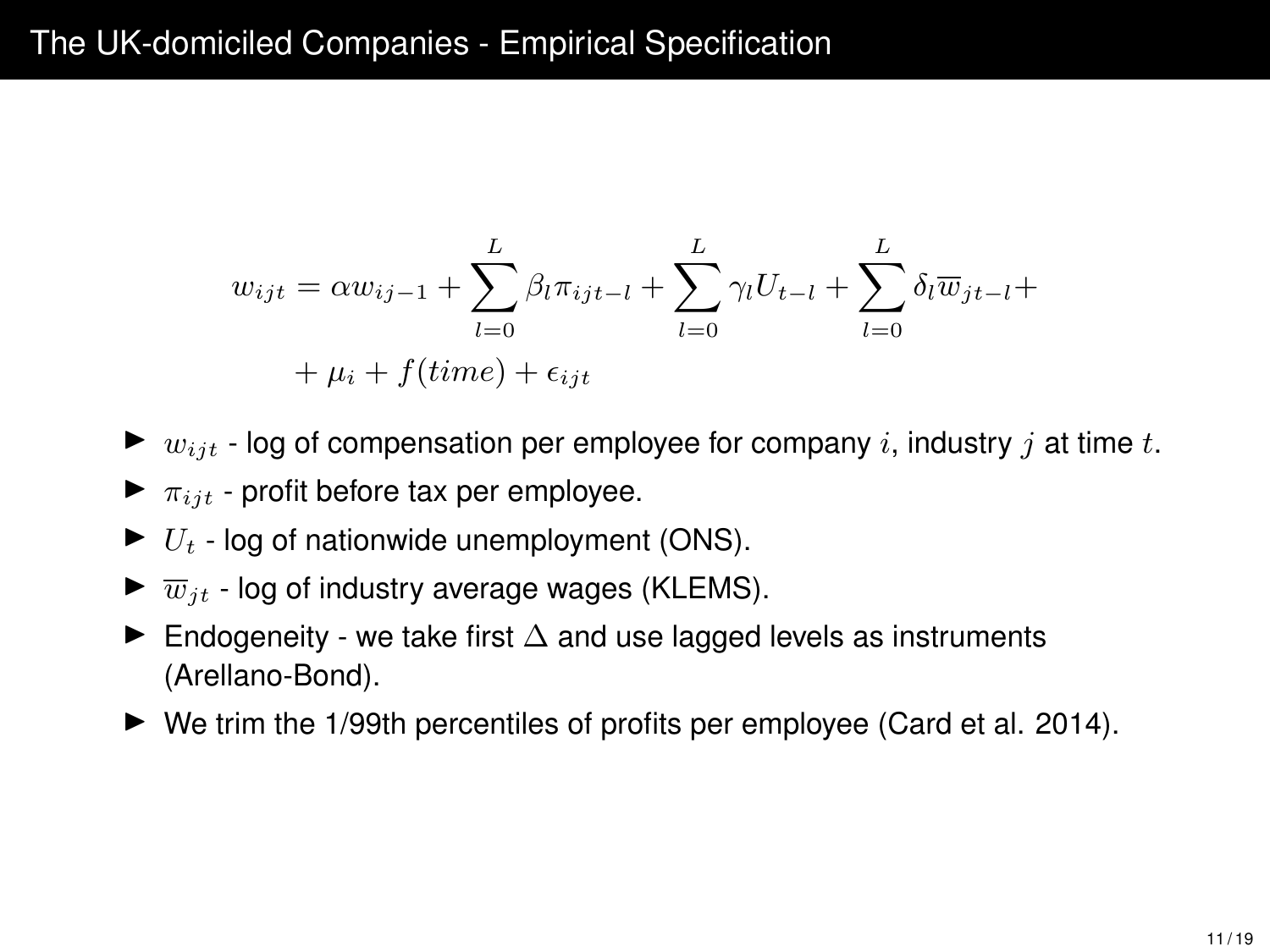|                       |            |            |           | Dependent Variable: Log $w_{ijt}$ |            |            |            |             |
|-----------------------|------------|------------|-----------|-----------------------------------|------------|------------|------------|-------------|
|                       | (1)        | (2)        | (3)       | (4)                               | (5)        | (6)        | (7)        | (8)         |
|                       |            |            |           |                                   |            |            |            |             |
| Log $w_{ijt-1}$       | $0.477***$ | $0.488***$ | $0.43***$ | $-0.177***$                       | $0.478***$ | $0.494***$ | $0.445***$ | $-0.187***$ |
|                       | (0.034)    | (0.034)    | (0.052)   | (0.028)                           | (0.035)    | (0.036)    | (0.054)    | (0.028)     |
| $\pi/n$ iit           | $0.006***$ | $0.008***$ | $0.01***$ | $0.008***$                        | $0.006***$ | $0.008***$ | $0.009***$ | $0.008***$  |
|                       | (0.002)    | (0.002)    | (0.002)   | (0.002)                           | (0.001)    | (0.002)    | (0.002)    | (0.002)     |
| $\pi/n$ ijt-1         |            | $-0.002**$ | $-0.003$  | $\mathbf{0}$                      |            | $-0.002*$  | $-0.003$   | 0.001       |
|                       |            | (0.001)    | (0.002)   | (0.003)                           |            | (0.001)    | (0.002)    | (0.003)     |
| $\pi/n$ ijt-2         |            |            | 0.002     | $\bf{0}$                          |            |            | 0.002      | 0.001       |
|                       |            |            | (0.002)   | (0.001)                           |            |            | (0.002)    | (0.001)     |
| $\pi/n$ ijt-3         |            |            | $-0.001$  | $-0.002**$                        |            |            | $-0.001$   | $-0.002**$  |
|                       |            |            | (0.001)   | (0.001)                           |            |            | (0.001)    | (0.001)     |
| <b>LR</b> Coefficient | 0.011      | 0.010      | 0.013     | 0.006                             | 0.011      | 0.011      | 0.013      | 0.007       |
|                       | (0.003)    | (0.003)    | (0.003)   | (0.004)                           | (0.003)    | (0.003)    | (0.003)    | (0.004)     |
| Lester Range          | 0.158      | 0.144      | 0.183     | 0.093                             | 0.160      | 0.155      | 0.182      | 0.108       |
|                       |            |            |           |                                   |            |            |            |             |
| Firm-Years            | 11478      | 11380      | 9751      | 9751                              | 11478      | 11380      | 9751       | 9751        |
| Firms                 | 832        | 829        | 731       | 731                               | 832        | 829        | 731        | 731         |
| Time                  | Quad       | Quad       | Quad      | Quad                              | Year FE    | Year FE    | Year FE    | Year FE     |
| Instruments           | Lag(2/.)   | Lag(2/.)   | Lag(2/.)  | No                                | Lag(2/.)   | Lag(2/.)   | Lag(2/.)   | No          |

*Standard errors (in parentheses) clustered at firm level. \*\*\* p<0.001, \*\* p<001, \* p<0.05*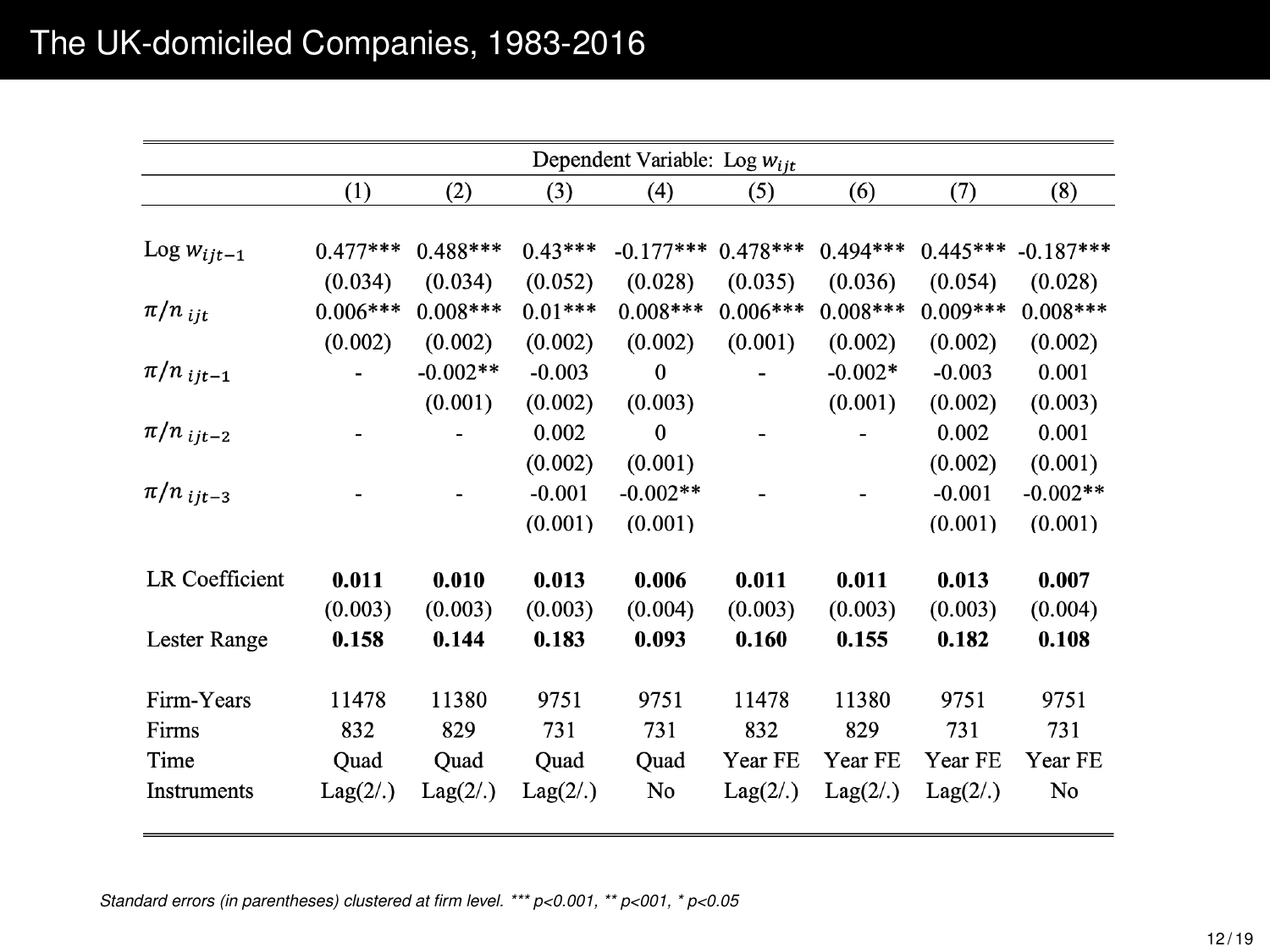|                       | Dependent Variable: Log Wijt |            |            |            |            |            |           |                                                     |            |            |
|-----------------------|------------------------------|------------|------------|------------|------------|------------|-----------|-----------------------------------------------------|------------|------------|
|                       | (1)                          | (2)        | (3)        | (4)        | (5)        | (6)        | (7)       | (8)                                                 | (9)        | (10)       |
|                       | 1983-2000                    | 2001-2016  | 1983-1991  | 1991-2000  | 2000-2009  | 2009-2016  | 1983-1991 | 1991-2000                                           | 2000-2009  | 2009-2016  |
|                       |                              |            |            |            |            |            |           |                                                     |            |            |
| Log $w_{ijt-1}$       | $0.376***$                   | $0.428***$ | $0.620***$ | $0.438***$ | $0.512***$ | $0.253***$ | $0.351*$  | $0.359***$                                          | $0.597***$ | $0.265***$ |
|                       | (0.086)                      | (0.062)    | (0.161)    | (0.077)    | (0.057)    | (0.083)    | (0.183)   | (0.129)                                             | (0.085)    | (0.098)    |
| $\pi/n_{ijt}$         | $0.017***$                   | $0.01***$  | 0.002      | $0.017***$ | $0.010***$ | 0.004      | 0.013     | $0.033***$                                          | $0.008*$   | 0.005      |
|                       | (0.004)                      | (0.003)    | (0.006)    | (0.003)    | (0.003)    | (0.003)    | (0.021)   | (0.009)                                             | (0.005)    | (0.006)    |
| $\pi/n$ ijt-1         | $\bf{0}$                     | $-0.003$   | 0.014      | $-0.003$   | $-0.005$   | 0.002      | 0.014     | 0.006                                               | $-0.006$   | $0.007**$  |
|                       | (0.004)                      | (0.003)    | (0.010)    | (0.003)    | (0.004)    | (0.002)    | (0.025)   | (0.011)                                             | (0.008)    | (0.003)    |
| $\pi/n$ ijt-2         | 0.004                        | 0.002      | 0.003      | $0.006*$   | 0.002      | $-0.001$   | 0.014     | $-0.001$                                            | $-0.003$   | $-0.008*$  |
|                       | (0.003)                      | (0.002)    | (0.008)    | (0.003)    | (0.002)    | (0.001)    | (0.025)   | (0.009)                                             | (0.005)    | (0.005)    |
| $\pi/n$ ijt-3         | $0.006*$                     | $-0.002*$  |            |            |            |            |           |                                                     |            |            |
|                       | (0.003)                      | (0.001)    |            |            |            |            |           |                                                     |            |            |
| <b>LR</b> Coefficient | 0.043                        | 0.012      | 0.050      | 0.035      | 0.016      | 0.007      | 0.065     | 0.060                                               | $-0.003$   | 0.006      |
|                       | (0.013)                      | (0.004)    | (0.042)    | (0.009)    | (0.007)    | (0.004)    | (0.053)   | (0.021)                                             | (0.028)    | (0.012)    |
| Lester Range          | 0.445                        | 0.200      | 0.486      | 0.373      | 0.277      | 0.104      | 0.627     | 0.642                                               | $-0.056$   | 0.095      |
| Firm-Years            | 4719                         | 5032       | 1,901      | 3,748      | 3,437      | 2,474      | 1,897     | 3,748                                               | 3,437      | 2,474      |
| Firms                 | 547                          | 503        | 404        | 539        | 494        | 379        | 404       | 539                                                 | 494        | 379        |
| Time                  | Year FE                      | Year FE    | Year FE    | Year FE    | Year FE    | Year FE    | Year FE   | Year FE                                             | Year FE    | Year FE    |
| Instruments           | Lag(2/.)                     | Lag(2/.)   | Lag(2/.)   | Lag(2/.)   | Lag(2/.)   | Lag(2/.)   |           | Ind. Profits Ind. Profits Ind. Profits Ind. Profits |            |            |

*Standard errors (in parentheses) clustered at firm level. \*\*\* p<0.001, \*\* p<001, \* p<0.05*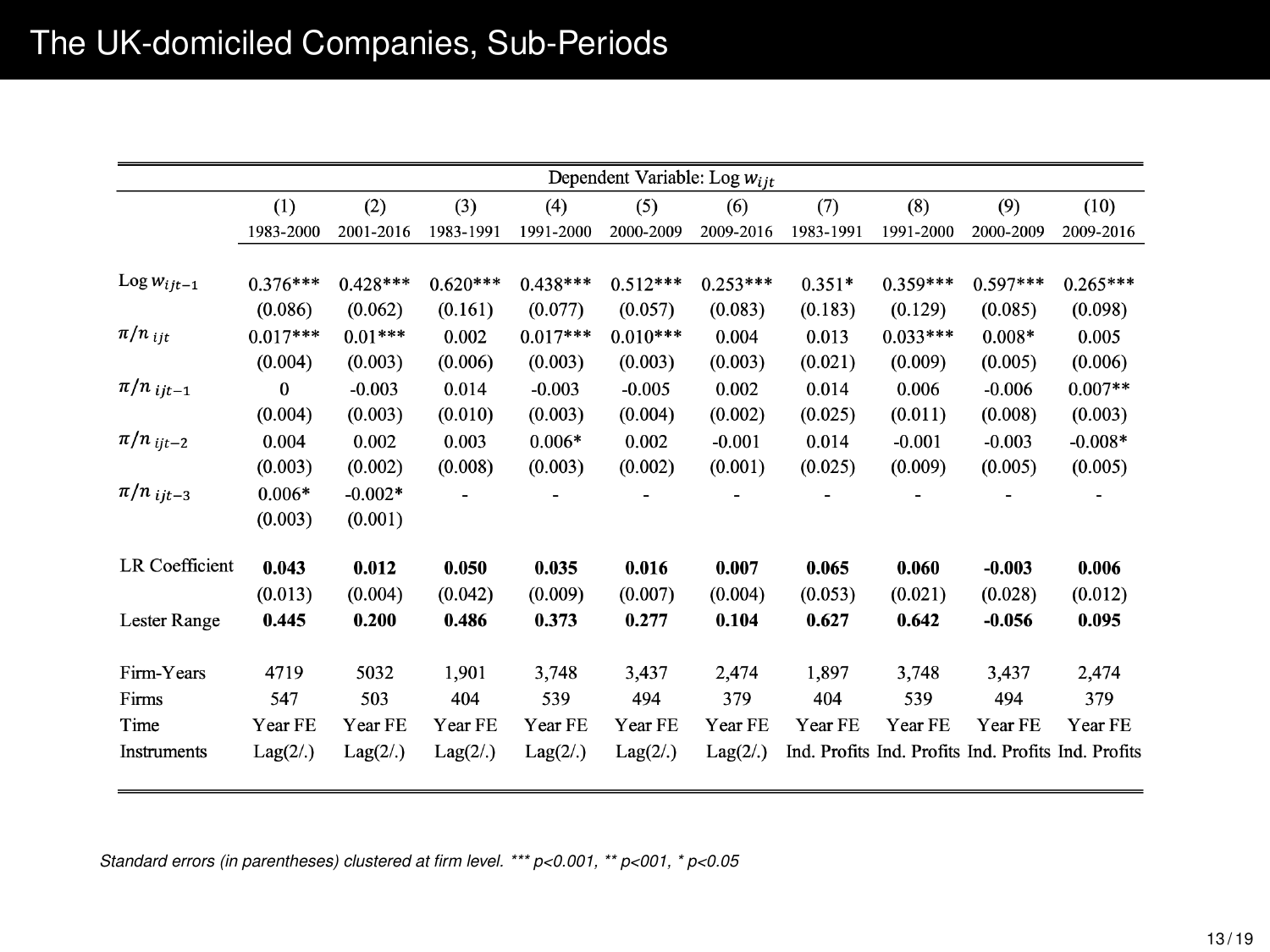- $\blacktriangleright$  Positive rent sharing, elasticity .012.
- $\blacktriangleright$  Strong decline since 1980s (.04) until today (.01).
- $\blacktriangleright$  Robust to the exclusion of small companies, and oil and financial sectors.
- $\blacktriangleright$  Results not affected by the use of industry-level instruments.  $\Box$  [more](#page-0-0)
- ► Similar results for the UK Manufacturing companies with domestic operation (ARD/ABS). [more](#page-0-0)
- In Similar results for the US Manufacturing industries and the European broad sectors (EU-KLEMS).
- $\blacktriangleright$  The fall driven by companies with higher product market power.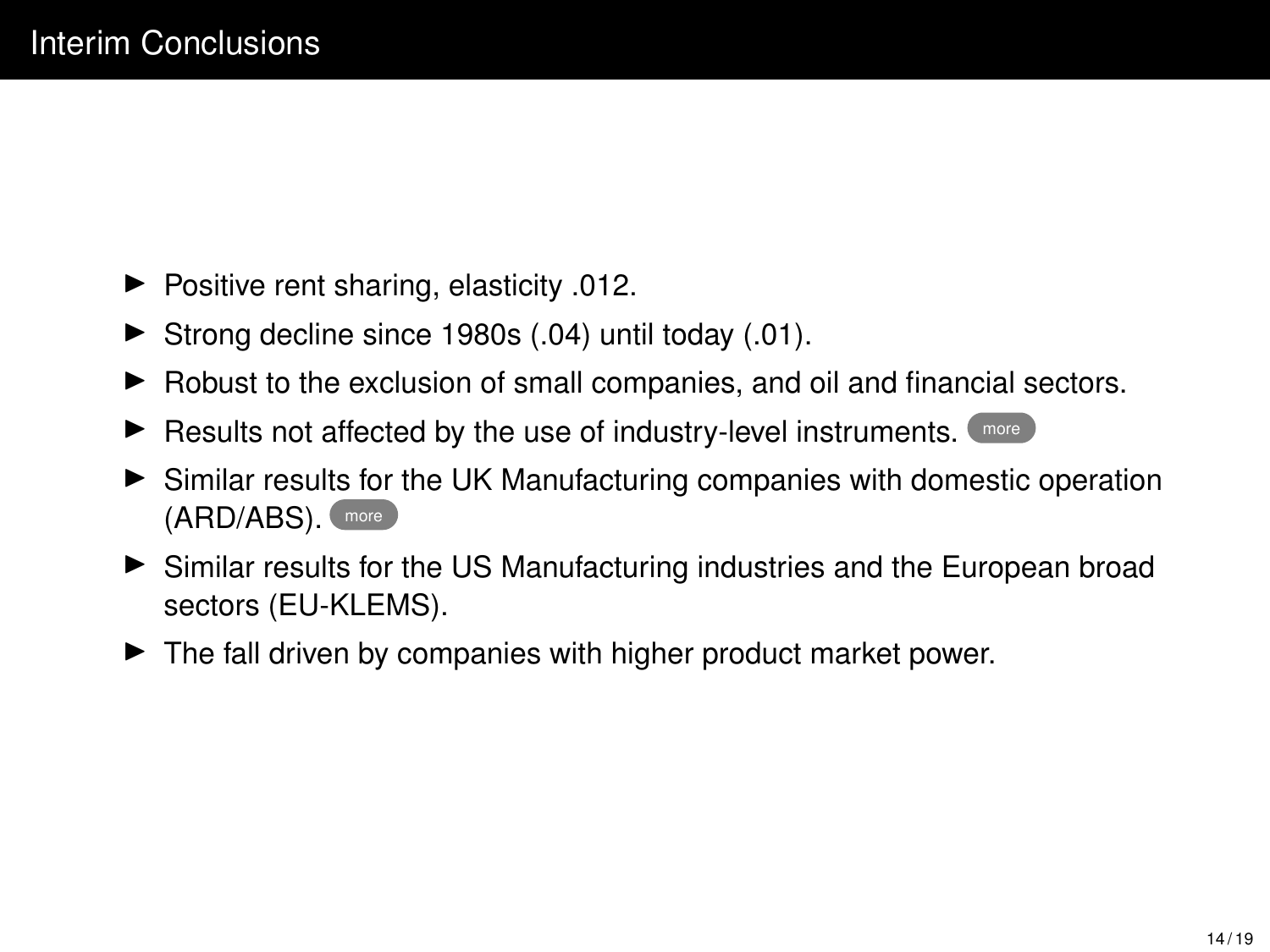<span id="page-15-0"></span>[Theory and Literature](#page-6-0)

[Data](#page-8-0)

[UK Firm-Level Results](#page-10-0)

### [Rent Sharing in Europe: Bukowski, Machin, Soskice](#page-15-0)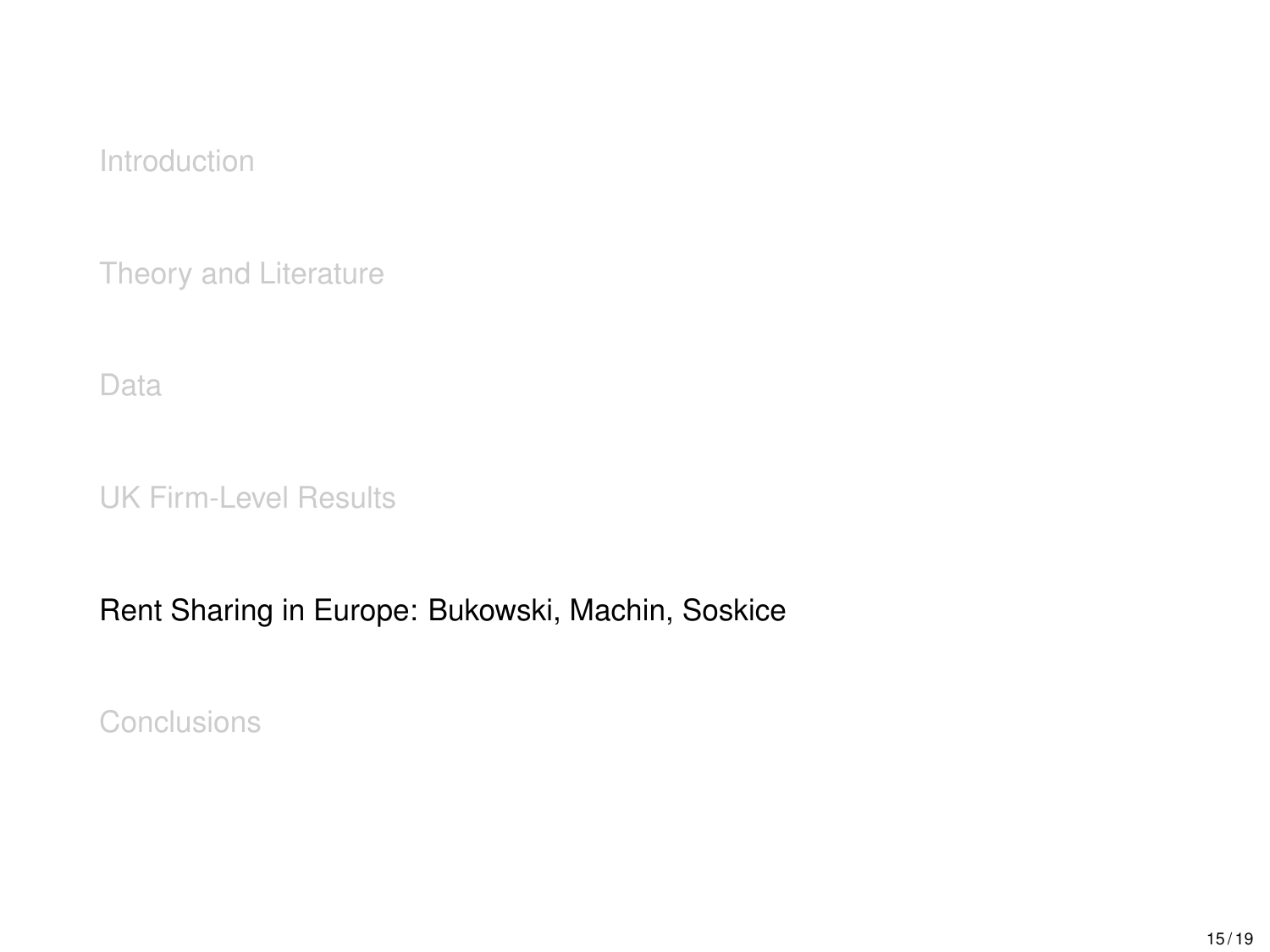- ▶ Manufacturing firm-level data from nine European countries since 2000 (BvD's Historical Orbis)
- ▶ Rent sharing estimated using System GMM (Blundell and Bond 1998)
- $\blacktriangleright$  We control for contemporary employment in order to switch off the monopsonistic channel
- $\blacktriangleright$  Relate rent sharing with unionization, employment protection, bargaining regimes, firm size, level of wages, market share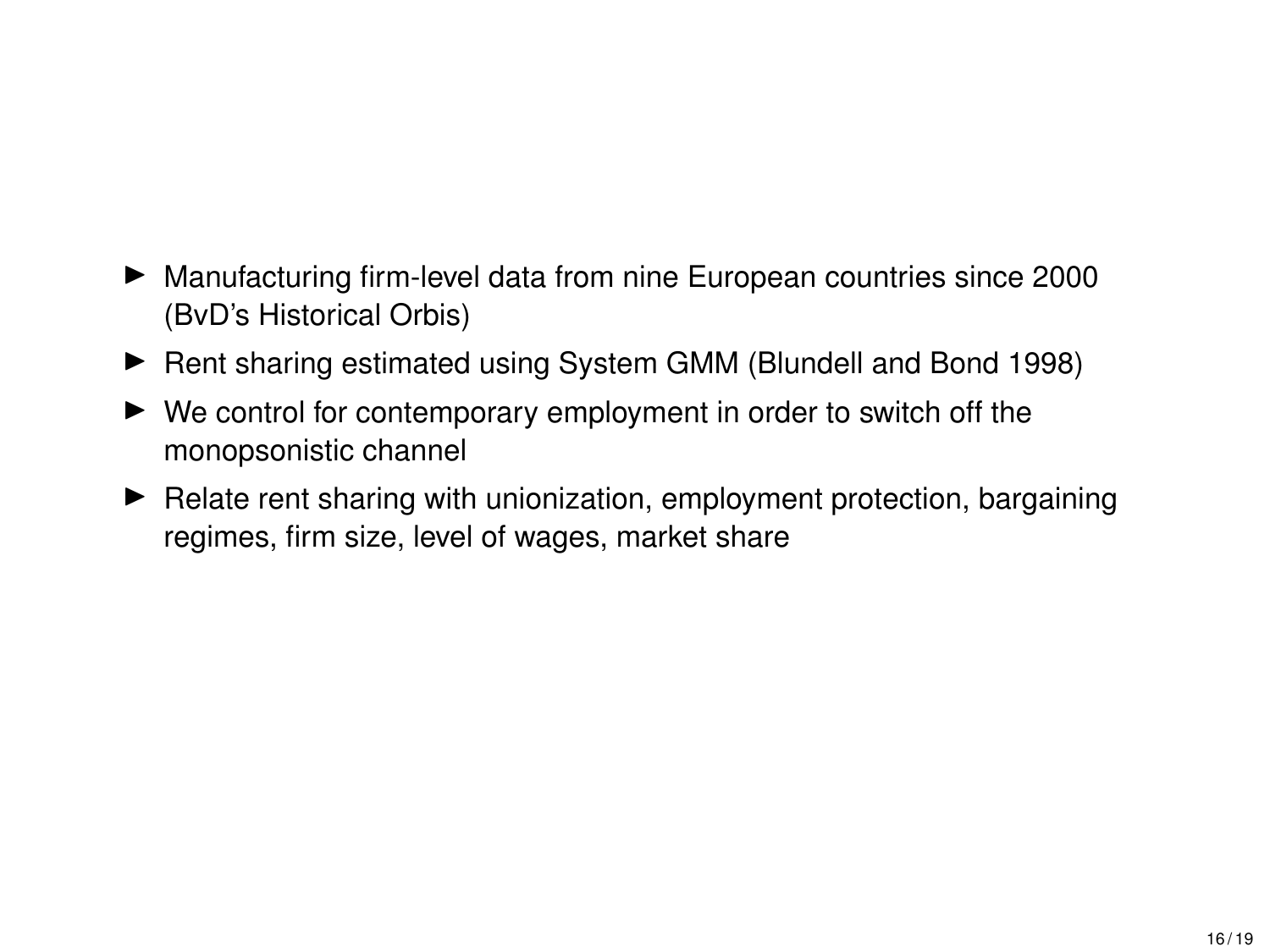|                                         |                      | Dependent variable: wages |                         |                       |  |  |  |  |
|-----------------------------------------|----------------------|---------------------------|-------------------------|-----------------------|--|--|--|--|
|                                         |                      | Worker + Firm Power       | Worker Power            |                       |  |  |  |  |
|                                         | 2000-2008            | 2009-2016                 | 2000-2008               | 2009-2016             |  |  |  |  |
| Profits, LR elasticity                  | $0891$<br>(.0271)*** |                           | $.057$<br>(.0173)***    | $.0347$<br>(.0106)*** |  |  |  |  |
| Firms<br>Observations<br>Country X Time |                      | 102524<br>808944<br>Yes   | 102524<br>808944<br>Yes |                       |  |  |  |  |

*Source*: Historical Orbis; *Notes*: Robust and clustered standard errors are reported in the parentheses. \*\*\* denotes significance at the 0,1% level, \*\* at the 1% level, \* at the 5% and + at the 10%.

- $\blacktriangleright$  1% rise of profits per worker  $\rightarrow$  .05% rise of average wage
- $\blacktriangleright$  Significant fall of rent sharing since 2000.
- $\blacktriangleright$  Less than 1/3 of the elasticity reflects the market power of firms
- $\blacktriangleright$  The decline of rent sharing seems to be connected with the decline of bargaining power (Stansbury and Summers 2020)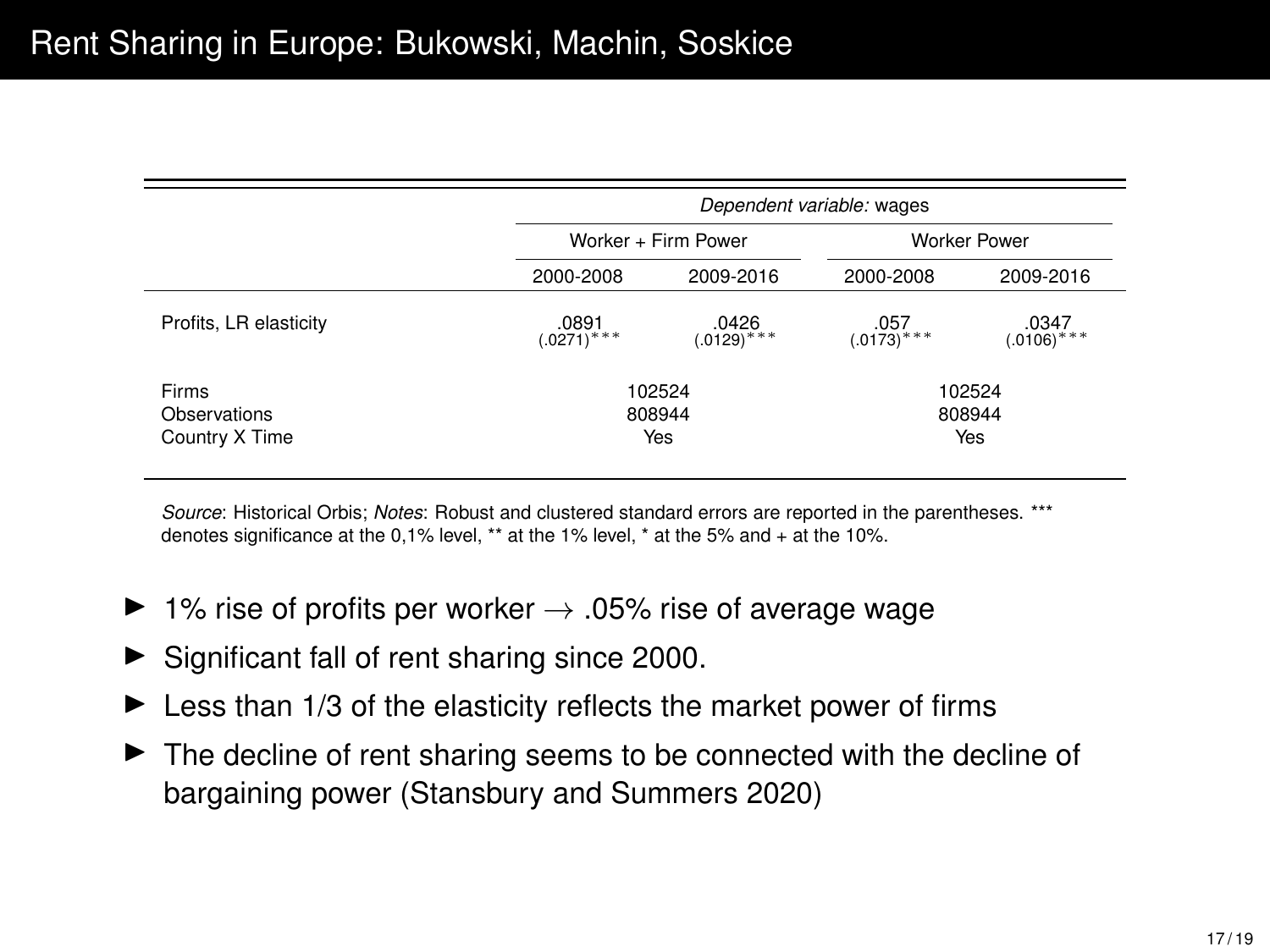<span id="page-18-0"></span>[Theory and Literature](#page-6-0)

[Data](#page-8-0)

[UK Firm-Level Results](#page-10-0)

[Rent Sharing in Europe: Bukowski, Machin, Soskice](#page-15-0)